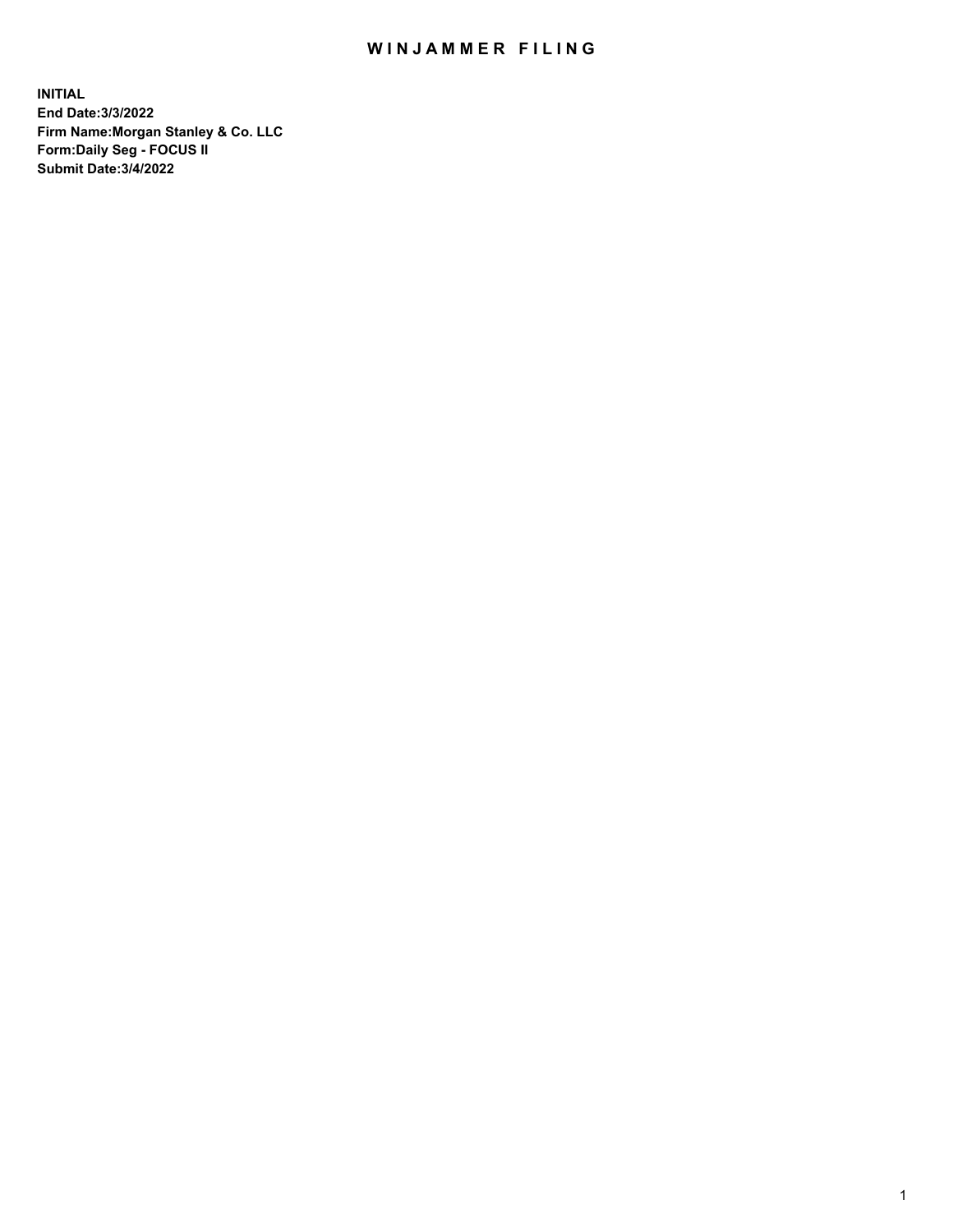**INITIAL End Date:3/3/2022 Firm Name:Morgan Stanley & Co. LLC Form:Daily Seg - FOCUS II Submit Date:3/4/2022 Daily Segregation - Cover Page**

| Name of Company                                                                                                                                                                                                                                                                                                               | Morgan Stanley & Co. LLC                                                     |
|-------------------------------------------------------------------------------------------------------------------------------------------------------------------------------------------------------------------------------------------------------------------------------------------------------------------------------|------------------------------------------------------------------------------|
| <b>Contact Name</b>                                                                                                                                                                                                                                                                                                           | <b>Ikram Shah</b>                                                            |
| <b>Contact Phone Number</b>                                                                                                                                                                                                                                                                                                   | 212-276-0963                                                                 |
| <b>Contact Email Address</b>                                                                                                                                                                                                                                                                                                  | Ikram.shah@morganstanley.com                                                 |
| FCM's Customer Segregated Funds Residual Interest Target (choose one):<br>a. Minimum dollar amount: ; or<br>b. Minimum percentage of customer segregated funds required:% ; or<br>c. Dollar amount range between: and; or<br>d. Percentage range of customer segregated funds required between: % and %.                      | 235,000,000<br><u>0</u><br><u>00</u><br>0 Q                                  |
| FCM's Customer Secured Amount Funds Residual Interest Target (choose one):<br>a. Minimum dollar amount: ; or<br>b. Minimum percentage of customer secured funds required:%; or<br>c. Dollar amount range between: and; or<br>d. Percentage range of customer secured funds required between:% and%.                           | 140,000,000<br><u>0</u><br>$\underline{0}$ $\underline{0}$<br>0 <sup>0</sup> |
| FCM's Cleared Swaps Customer Collateral Residual Interest Target (choose one):<br>a. Minimum dollar amount: ; or<br>b. Minimum percentage of cleared swaps customer collateral required:%; or<br>c. Dollar amount range between: and; or<br>d. Percentage range of cleared swaps customer collateral required between:% and%. | 92,000,000<br><u>0</u><br><u>00</u><br>00                                    |

Attach supporting documents CH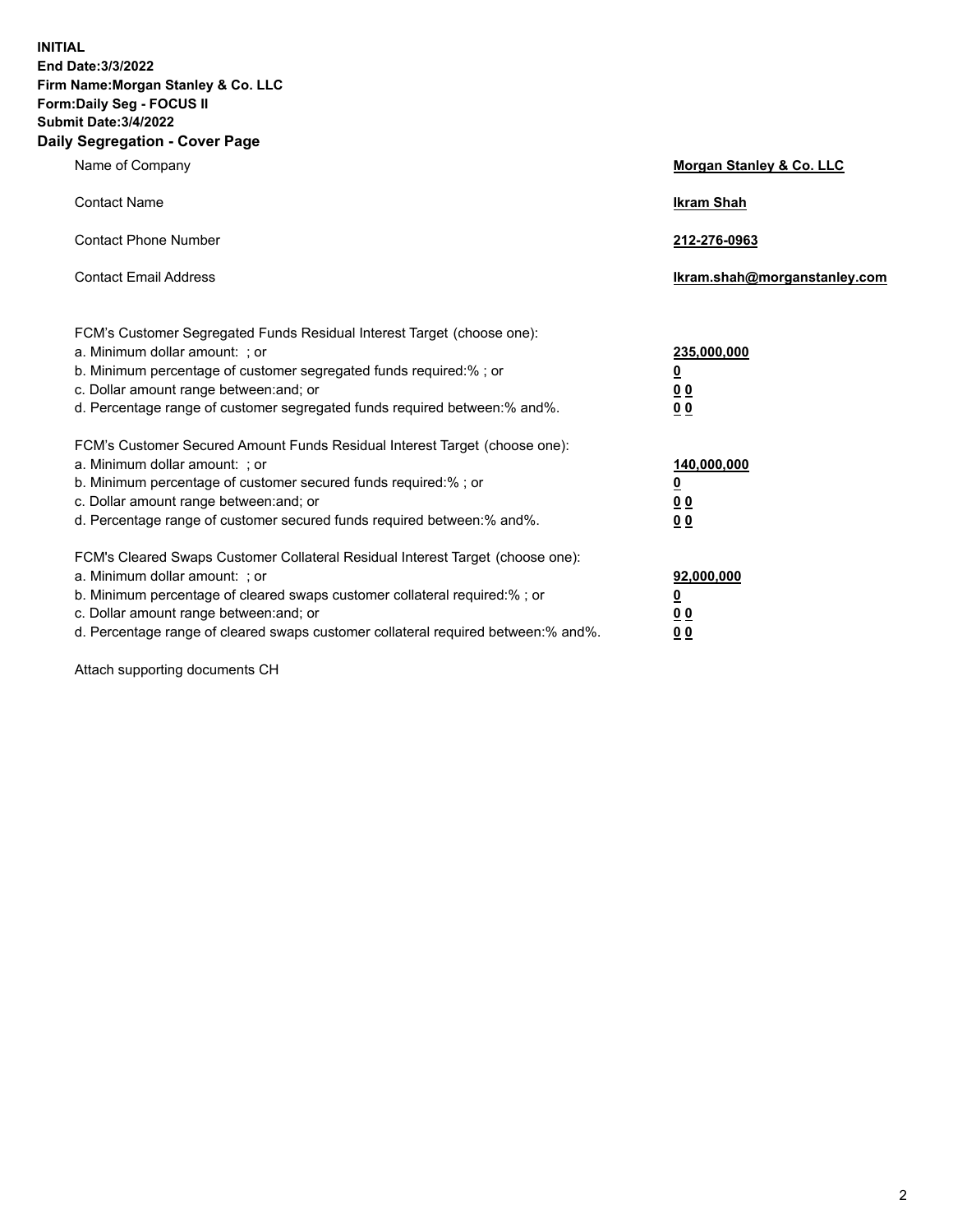|          | <b>INITIAL</b><br>End Date: 3/3/2022<br>Firm Name: Morgan Stanley & Co. LLC<br>Form: Daily Seg - FOCUS II<br><b>Submit Date: 3/4/2022</b><br><b>Daily Segregation - Secured Amounts</b>                                 |                                                                |
|----------|-------------------------------------------------------------------------------------------------------------------------------------------------------------------------------------------------------------------------|----------------------------------------------------------------|
|          |                                                                                                                                                                                                                         |                                                                |
|          | Foreign Futures and Foreign Options Secured Amounts<br>Amount required to be set aside pursuant to law, rule or regulation of a foreign<br>government or a rule of a self-regulatory organization authorized thereunder | $0$ [7305]                                                     |
| 1.       | Net ledger balance - Foreign Futures and Foreign Option Trading - All Customers<br>A. Cash                                                                                                                              | 5,207,842,514 [7315]                                           |
|          | B. Securities (at market)                                                                                                                                                                                               | 2,178,193,417 [7317]                                           |
| 2.<br>3. | Net unrealized profit (loss) in open futures contracts traded on a foreign board of trade<br>Exchange traded options                                                                                                    | 1,226,636,962 [7325]                                           |
|          | a. Market value of open option contracts purchased on a foreign board of trade                                                                                                                                          | 67,826,949 [7335]                                              |
|          | b. Market value of open contracts granted (sold) on a foreign board of trade<br>Net equity (deficit) (add lines 1. 2. and 3.)                                                                                           | -44,097,026 [7337]                                             |
| 4.<br>5. | Account liquidating to a deficit and account with a debit balances - gross amount                                                                                                                                       | 8,636,402,816 [7345]<br>57,927,230 [7351]                      |
|          | Less: amount offset by customer owned securities                                                                                                                                                                        | -36,138,686 [7352] 21,788,544<br>[7354]                        |
| 6.       | Amount required to be set aside as the secured amount - Net Liquidating Equity<br>Method (add lines 4 and 5)                                                                                                            | 8,658,191,360 [7355]                                           |
| 7.       | Greater of amount required to be set aside pursuant to foreign jurisdiction (above) or line<br>6.                                                                                                                       | 8,658,191,360 [7360]                                           |
|          | FUNDS DEPOSITED IN SEPARATE REGULATION 30.7 ACCOUNTS                                                                                                                                                                    |                                                                |
| 1.       | Cash in banks                                                                                                                                                                                                           |                                                                |
|          | A. Banks located in the United States<br>B. Other banks qualified under Regulation 30.7                                                                                                                                 | 475,203,287 [7500]<br>456,836,458 [7520] 932,039,745<br>[7530] |
| 2.       | <b>Securities</b>                                                                                                                                                                                                       |                                                                |
|          | A. In safekeeping with banks located in the United States<br>B. In safekeeping with other banks qualified under Regulation 30.7                                                                                         | 867,861,964 [7540]<br>147,817,151 [7560] 1,015,679,115         |
| 3.       |                                                                                                                                                                                                                         | [7570]                                                         |
|          | Equities with registered futures commission merchants                                                                                                                                                                   |                                                                |
|          | A. Cash<br><b>B.</b> Securities                                                                                                                                                                                         | 9,916,651 [7580]<br>$0$ [7590]                                 |
|          | C. Unrealized gain (loss) on open futures contracts                                                                                                                                                                     | 11,836,789 [7600]                                              |
|          | D. Value of long option contracts                                                                                                                                                                                       | $0$ [7610]                                                     |
|          | E. Value of short option contracts                                                                                                                                                                                      | 0 [7615] 21,753,440 [7620]                                     |
| 4.       | Amounts held by clearing organizations of foreign boards of trade                                                                                                                                                       |                                                                |
|          | A. Cash                                                                                                                                                                                                                 | $0$ [7640]                                                     |
|          | <b>B.</b> Securities                                                                                                                                                                                                    | $0$ [7650]                                                     |
|          | C. Amount due to (from) clearing organization - daily variation                                                                                                                                                         | $0$ [7660]                                                     |
|          | D. Value of long option contracts                                                                                                                                                                                       | $0$ [7670]                                                     |
|          | E. Value of short option contracts                                                                                                                                                                                      | 0 [7675] 0 [7680]                                              |
| 5.       | Amounts held by members of foreign boards of trade                                                                                                                                                                      |                                                                |
|          | A. Cash                                                                                                                                                                                                                 | 4,550,768,284 [7700]                                           |
|          | <b>B.</b> Securities                                                                                                                                                                                                    | 1,162,514,303 [7710]                                           |
|          | C. Unrealized gain (loss) on open futures contracts                                                                                                                                                                     | 1,214,800,173 [7720]                                           |
|          | D. Value of long option contracts                                                                                                                                                                                       | 67,826,949 [7730]                                              |
|          | E. Value of short option contracts                                                                                                                                                                                      | -44,097,026 [7735] 6,951,812,683                               |
|          |                                                                                                                                                                                                                         | $[7740]$                                                       |
| 6.       | Amounts with other depositories designated by a foreign board of trade                                                                                                                                                  | $0$ [7760]                                                     |
| 7.       | Segregated funds on hand                                                                                                                                                                                                | $0$ [7765]                                                     |
| 8.       | Total funds in separate section 30.7 accounts                                                                                                                                                                           | 8,921,284,983 [7770]                                           |
| 9.       | Excess (deficiency) Set Aside for Secured Amount (subtract line 7 Secured Statement<br>Page 1 from Line 8)                                                                                                              | 263,093,623 [7380]                                             |

- 10. Management Target Amount for Excess funds in separate section 30.7 accounts **140,000,000** [7780]
- 11. Excess (deficiency) funds in separate 30.7 accounts over (under) Management Target **123,093,623** [7785]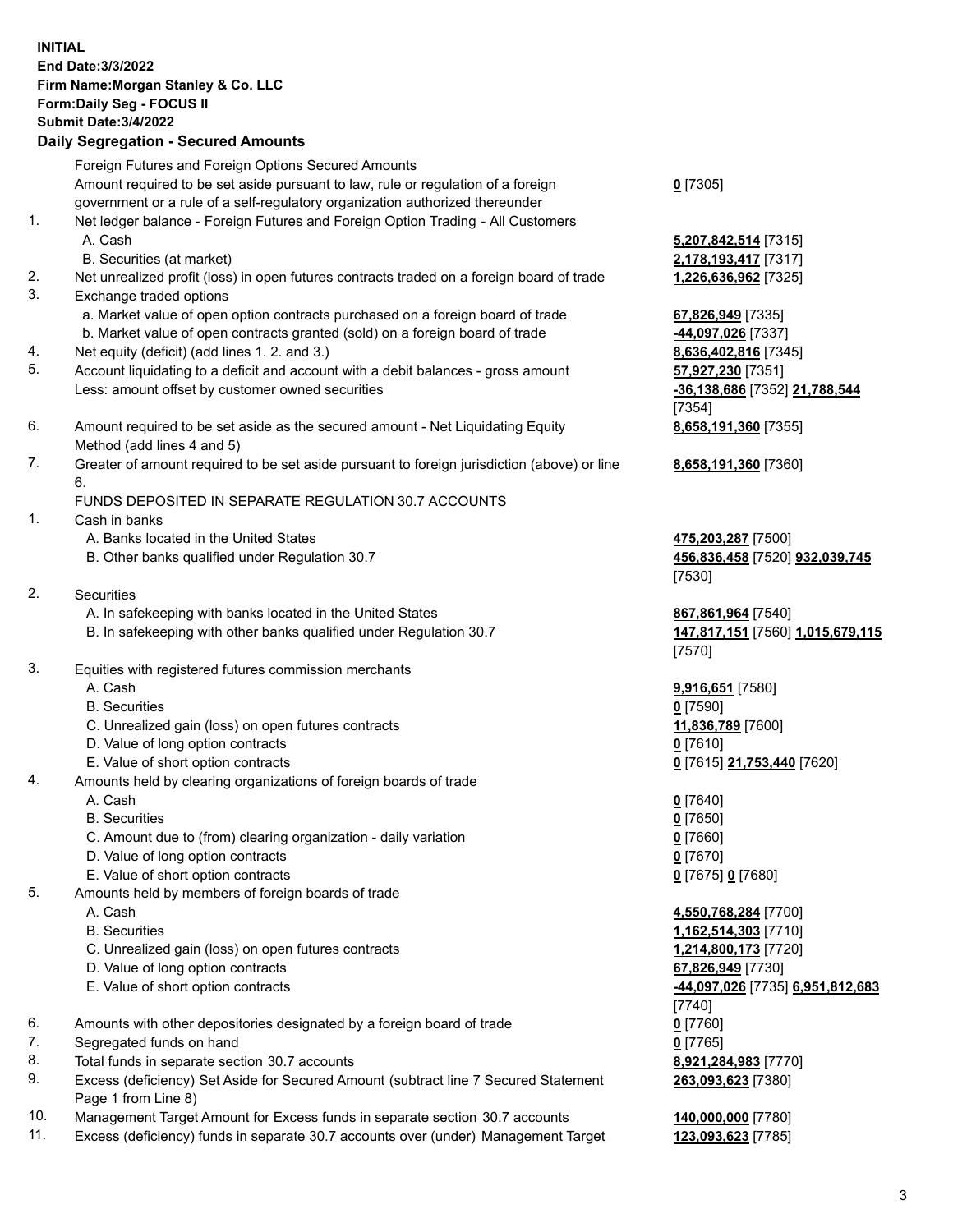|                | <b>INITIAL</b><br>End Date: 3/3/2022<br>Firm Name: Morgan Stanley & Co. LLC<br>Form: Daily Seg - FOCUS II<br><b>Submit Date: 3/4/2022</b><br>Daily Segregation - Segregation Statement |                                             |
|----------------|----------------------------------------------------------------------------------------------------------------------------------------------------------------------------------------|---------------------------------------------|
|                | SEGREGATION REQUIREMENTS(Section 4d(2) of the CEAct)                                                                                                                                   |                                             |
| $\mathbf{1}$ . | Net ledger balance                                                                                                                                                                     |                                             |
|                | A. Cash                                                                                                                                                                                | 17,358,762,298 [7010]                       |
|                | B. Securities (at market)                                                                                                                                                              | 7,565,311,085 [7020]                        |
| 2.             | Net unrealized profit (loss) in open futures contracts traded on a contract market                                                                                                     | 499,284,272 [7030]                          |
| 3.             | Exchange traded options                                                                                                                                                                |                                             |
|                | A. Add market value of open option contracts purchased on a contract market                                                                                                            | 1,736,120,236 [7032]                        |
|                | B. Deduct market value of open option contracts granted (sold) on a contract market                                                                                                    | $-1,170,100,429$ [7033]                     |
| 4.             | Net equity (deficit) (add lines 1, 2 and 3)                                                                                                                                            | 25,989,377,462 [7040]                       |
| 5.             | Accounts liquidating to a deficit and accounts with                                                                                                                                    |                                             |
|                | debit balances - gross amount                                                                                                                                                          | 363,845,398 [7045]                          |
|                | Less: amount offset by customer securities                                                                                                                                             | -361,770,974 [7047] 2,074,424               |
|                |                                                                                                                                                                                        | [7050]                                      |
| 6.             | Amount required to be segregated (add lines 4 and 5)                                                                                                                                   | 25,991,451,886 [7060]                       |
|                | FUNDS IN SEGREGATED ACCOUNTS                                                                                                                                                           |                                             |
| 7.             | Deposited in segregated funds bank accounts                                                                                                                                            |                                             |
|                | A. Cash<br>B. Securities representing investments of customers' funds (at market)                                                                                                      | 3,619,410,373 [7070]                        |
|                | C. Securities held for particular customers or option customers in lieu of cash (at                                                                                                    | $0$ [7080]<br>1,567,964,046 [7090]          |
|                | market)                                                                                                                                                                                |                                             |
| 8.             | Margins on deposit with derivatives clearing organizations of contract markets                                                                                                         |                                             |
|                | A. Cash                                                                                                                                                                                | 14,807,771,457 [7100]                       |
|                | B. Securities representing investments of customers' funds (at market)                                                                                                                 | $0$ [7110]                                  |
|                | C. Securities held for particular customers or option customers in lieu of cash (at                                                                                                    | 5,835,152,429 [7120]                        |
|                | market)                                                                                                                                                                                |                                             |
| 9.             | Net settlement from (to) derivatives clearing organizations of contract markets                                                                                                        | -213,402,007 [7130]                         |
| 10.            | Exchange traded options                                                                                                                                                                |                                             |
|                | A. Value of open long option contracts                                                                                                                                                 | 1,736,120,236 [7132]                        |
|                | B. Value of open short option contracts                                                                                                                                                | -1,170,100,429 [7133]                       |
| 11.            | Net equities with other FCMs                                                                                                                                                           |                                             |
|                | A. Net liquidating equity                                                                                                                                                              | 33,523,529 [7140]                           |
|                | B. Securities representing investments of customers' funds (at market)                                                                                                                 | $0$ [7160]                                  |
|                | C. Securities held for particular customers or option customers in lieu of cash (at                                                                                                    | $0$ [7170]                                  |
| 12.            | market)<br>Segregated funds on hand                                                                                                                                                    |                                             |
| 13.            | Total amount in segregation (add lines 7 through 12)                                                                                                                                   | 162,194,610 [7150]<br>26,378,634,244 [7180] |
| 14.            | Excess (deficiency) funds in segregation (subtract line 6 from line 13)                                                                                                                | 387,182,358 [7190]                          |
| 15.            | Management Target Amount for Excess funds in segregation                                                                                                                               | 235,000,000 [7194]                          |
|                |                                                                                                                                                                                        |                                             |

16. Excess (deficiency) funds in segregation over (under) Management Target Amount Excess

**152,182,358** [7198]